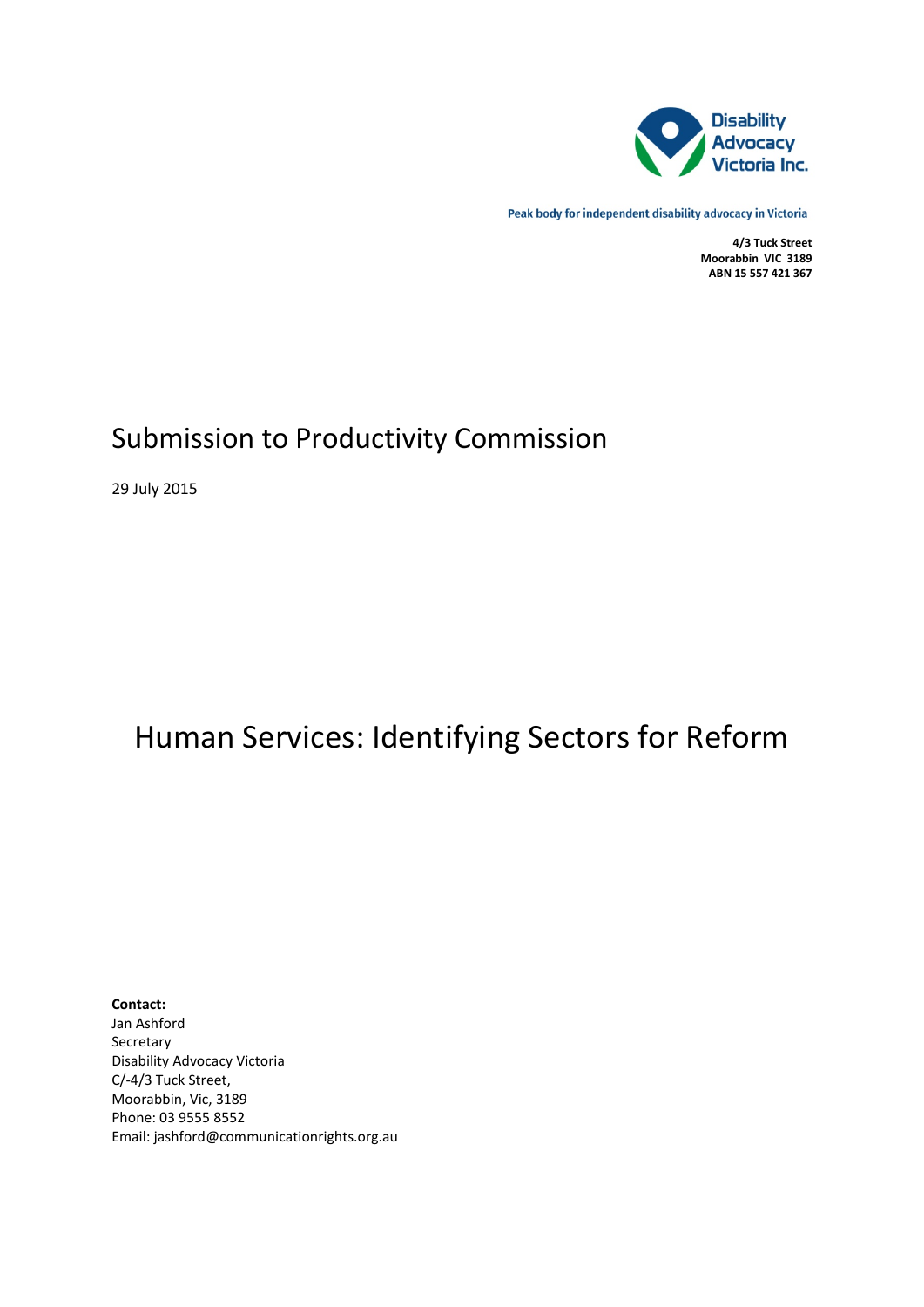#### **Introduction**

Disability Advocacy Victoria is a member funded peak body for independent advocacy organisations in Victoria.

Given its limited resources Disability Advocacy Victoria is only in a position to provide a brief overview of its response to the issues paper.

#### **Context:**

Based on the Harper Review findings<sup>[1](#page-1-0)</sup>, it was recommended that *'each Australian government should adopt choice and competition principles in the domain of human services*'. Further, Treasurer Morrison is focused on finding innovative methods to improve the efficiency and cost effectiveness of human services ostensibly leading to a high quality service provision that is affordable for Australians.

The Productivity Commission ("PC") Issue Paper attempts to create the basis for this reform.

Disability Advocacy Victoria is concerned the following is not considered by the PC.

#### 1. Lack of extensive literature review

There is a lack of a quality and balanced literature review that informs the stance of the Productivity Commission Issues Paper. No consideration is given to more recent research from America referring to 'Behaviour Economics' which looks at the impact of economic decisions on the psychological, emotional and cognitive effects on vulnerable individuals. A further important issue that should be considered is the impact of a market driven approach when working with vulnerable clients. There is substantial evidence that vulnerable clients are worse off under this approach, and in fact are taken advantage of and exploited. The PC has not adequately considered the failings of competition policy in the human service sector, and the lessons learned from those failures.

We have seen the impact of this approach with the tendering of education courses within Victoria. The costs of courses rose 4 times more than local TAFE courses. There were no regulations and testing of outcomes for students, leaving them without an acceptable qualification, and in worse cases, the inability to complete their training due to colleges disappearing. This has resulted in class actions against college owners.

### 2. Assumption that market driven approaches leads to cost effectiveness in quality human services

<span id="page-1-0"></span> $1$  The Competition Policy Review 2014 http://competitionpolicyreview.gov.au/final-report/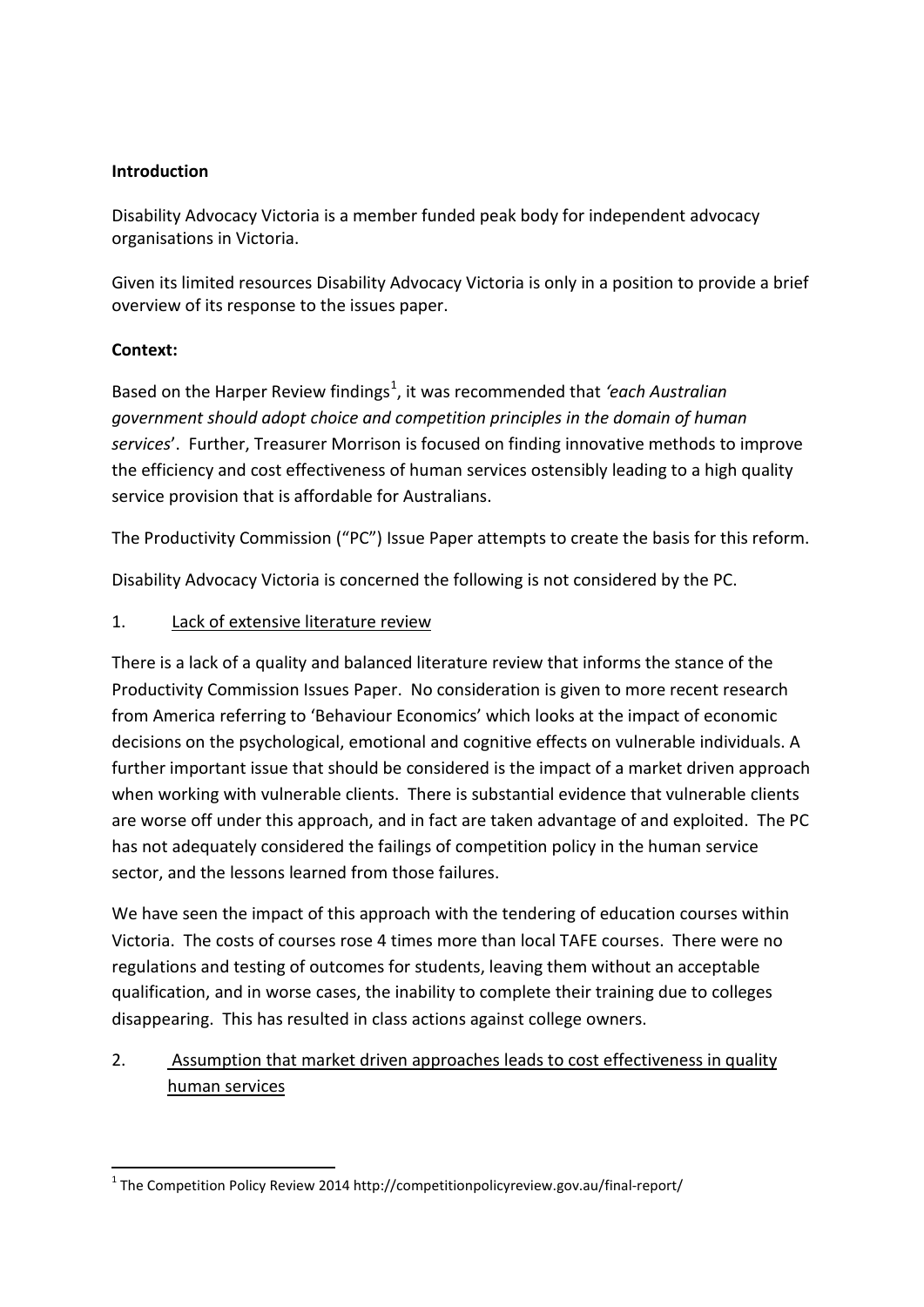Overall the Issues Paper seems to focus inappropriately on budget restraints instead of the chronic underfunding of the sector which impacts on efficiencies. There is no clear link between increased competition and true user choice, which is the stated objective of the Issues Paper. The PC needs to look at what circumstance and conditions we need to provide for improved efficiency, effectiveness and outcomes for vulnerable individuals which will lead to true user choice.

Competition and tendering does not necessarily lead to quality reform. The human sector does realise that it needs to become more efficient and effective, but would question the assumption that competition in and of itself would lead to the required outcomes for organisations or the end recipients of services. Historically we have seen competition not being compatible with equity of access for vulnerable individuals, and in actual fact we have seen evidence of the avoidance of clients with complex needs in order to obtain quick financial returns.

Another area that has failed to show the quality improvement hoped for is direct care services. As the Department of Health and Human Services in Victoria has slowly abrogated its accommodation and care services into the private sector, there are now many private organisations that provide accommodation and personal care. While the mantra of clients "voting with their feet" is good in theory, in the main we have an increased number of direct care services with similar levels of competence, and the desire to make a profit being more important than ensuring highly skilled and trained staff who are able to work effectively with the most complex clients.

#### 3. The voice of the Community Sector equally heard

The issues raised by the Competition Policy Review, if adopted, will result in a range of private and public submissions to the PC. It is essential that smaller community organisations, who are already working within existing communities, do not have their voice silenced. . The skills and expertise found within small organisations must be valued and considered equally.

Contestability can have a negative impact within the human service area through:

- Reducing diversity;
- Loss of expertise, experience and personalised support provided by experienced staff; and
- Reduced ability to hear the user choice experience.

Consideration should be given to the impact of constant re-tendering of human services on the faith, trust and involvement in the service system from vulnerable clients. The uncertainty in employment for experienced staff impacts on their dedication and commitment to the field, and can lead to regular changeover which disrupts services to clients. Service continuity and professional relationships between clients and staff are lost.